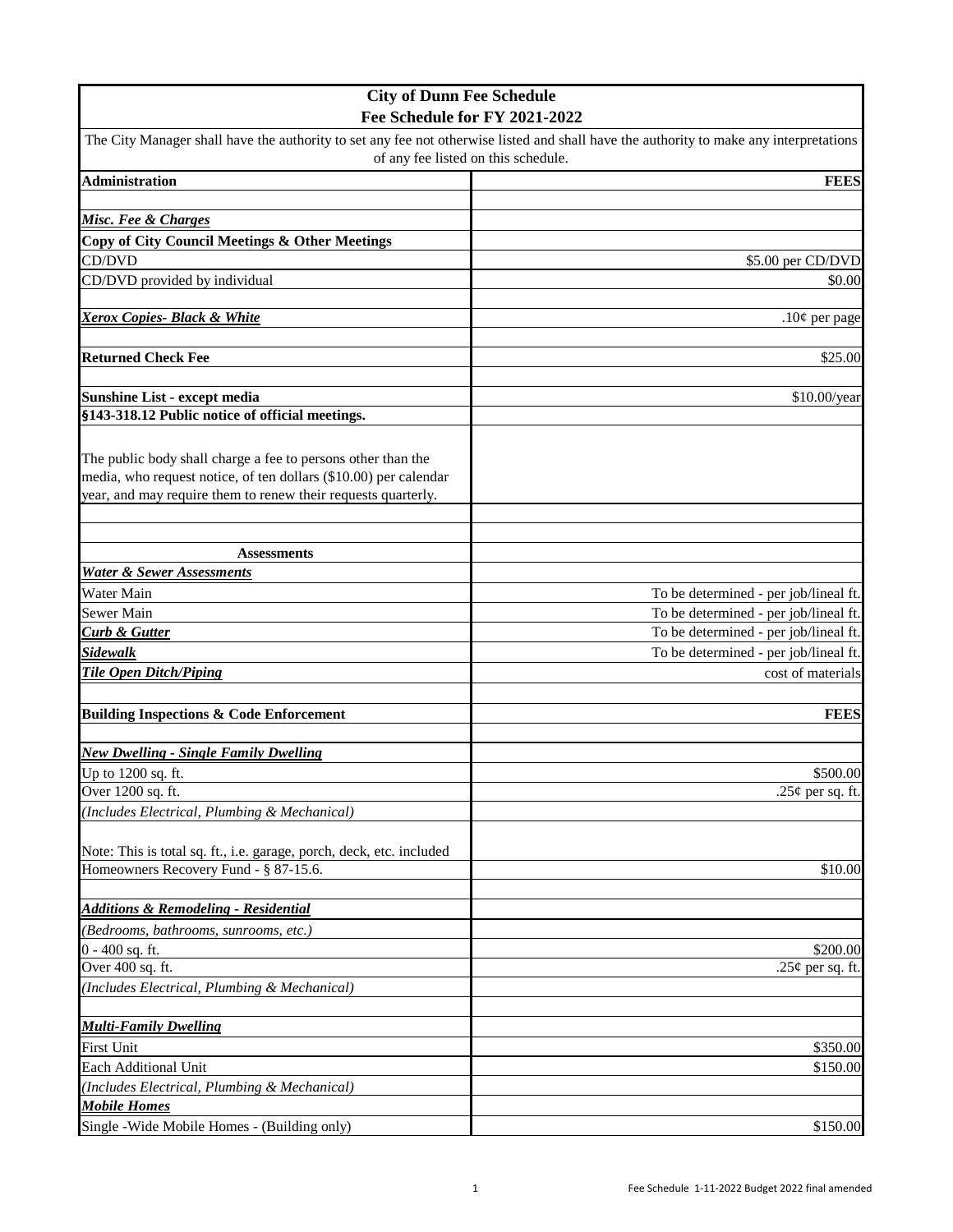| <b>City of Dunn Fee Schedule</b>                                 |                                                                                                                                        |
|------------------------------------------------------------------|----------------------------------------------------------------------------------------------------------------------------------------|
| Fee Schedule for FY 2021-2022                                    |                                                                                                                                        |
|                                                                  | The City Manager shall have the authority to set any fee not otherwise listed and shall have the authority to make any interpretations |
|                                                                  | of any fee listed on this schedule.                                                                                                    |
| Double-Wide Mobile Homes - (Building only)                       | \$175.00                                                                                                                               |
| Triple-Wide Mobile Homes - (Building only                        | \$200.00                                                                                                                               |
| (Includes piers, tie-downs, steps, and decks)                    |                                                                                                                                        |
| Poured Footing Inspection                                        | \$50.00                                                                                                                                |
| Mechanical Permit Fee                                            | \$60.00                                                                                                                                |
| <b>Electrical Permit Fee</b>                                     | \$60.00                                                                                                                                |
| Plumbing Permit Fee                                              | \$60.00                                                                                                                                |
|                                                                  |                                                                                                                                        |
| <b>Dwellings Moved on Lot</b>                                    | \$150.00                                                                                                                               |
| <b>Trade Fees</b>                                                | \$60.00/each                                                                                                                           |
|                                                                  |                                                                                                                                        |
| <b>Residential Accessory Buildings (Attached &amp; Detached)</b> |                                                                                                                                        |
| (Garages, storage buildings, pool houses, decks/screen porches,  |                                                                                                                                        |
| $etc.$ )                                                         |                                                                                                                                        |
| 0 to 400 sq. ft.                                                 | \$50.00                                                                                                                                |
| 401 to 800 sq. ft.                                               | \$100.00                                                                                                                               |
| 801 to 1200 sq. ft.                                              | \$150.00                                                                                                                               |
| 1200 sq. ft. and greater                                         | Same As New Dwelling                                                                                                                   |
| Mechanical Permit Fee                                            | \$60.00                                                                                                                                |
| <b>Electrical Permit Fee</b>                                     | \$60.00                                                                                                                                |
| <b>Plumbing Permit Fee</b>                                       | \$60.00                                                                                                                                |
|                                                                  |                                                                                                                                        |
| <b>Residential Trade Permits</b>                                 |                                                                                                                                        |
| Mechanical Permit Fee                                            | \$60.00                                                                                                                                |
| <b>Electrical Permit Fee</b>                                     | \$60.00                                                                                                                                |
| <b>Plumbing Permit Fee</b>                                       | \$60.00                                                                                                                                |
|                                                                  |                                                                                                                                        |
| <b>Modular Homes</b>                                             | \$290.00                                                                                                                               |
| (Fee Includes Electrical, Plumbing and Mechanical)               |                                                                                                                                        |
|                                                                  |                                                                                                                                        |
| <b>Permit Fee for Non-Residential Construction</b>               |                                                                                                                                        |
| \$0 to 5,000.00                                                  | \$100.00                                                                                                                               |
| \$5,001 to 25,000                                                | \$200.00                                                                                                                               |
| \$25,001 to 50,000                                               | \$400.00                                                                                                                               |
| \$50,001 to 100,000                                              | \$805.00                                                                                                                               |
| \$100,001 to 200,000                                             | \$1,610.00                                                                                                                             |
| \$200,001 to 350,000                                             | \$2,815.00                                                                                                                             |
| \$350,001 to 500,000                                             | \$3,720.00                                                                                                                             |
| \$500,001 to 750,000                                             | \$4,975.00                                                                                                                             |
| \$750,001 to 1,000,000                                           | \$6,230.00                                                                                                                             |
|                                                                  | Fees over $$6,230 = plus 0.2\%$ of each added million dollars or portion thereof                                                       |
| <b>Plan Review Fees (Non-Residential Only)</b>                   |                                                                                                                                        |
| (Includes Building and Fire Review)                              |                                                                                                                                        |
| $< 5,000$ sq. ft.                                                | \$50.00                                                                                                                                |
| 5,000 sq. ft. - 10,000 sq. ft.                                   | \$100.00                                                                                                                               |
| 10,001 sq. ft. - 25,000 sq. ft.                                  | \$150.00                                                                                                                               |
| 25,001 sq. ft. - 100,000 sq. ft.                                 | \$200.00                                                                                                                               |
| $> 100,001$ sq. ft.                                              | \$250.00                                                                                                                               |
|                                                                  |                                                                                                                                        |
|                                                                  |                                                                                                                                        |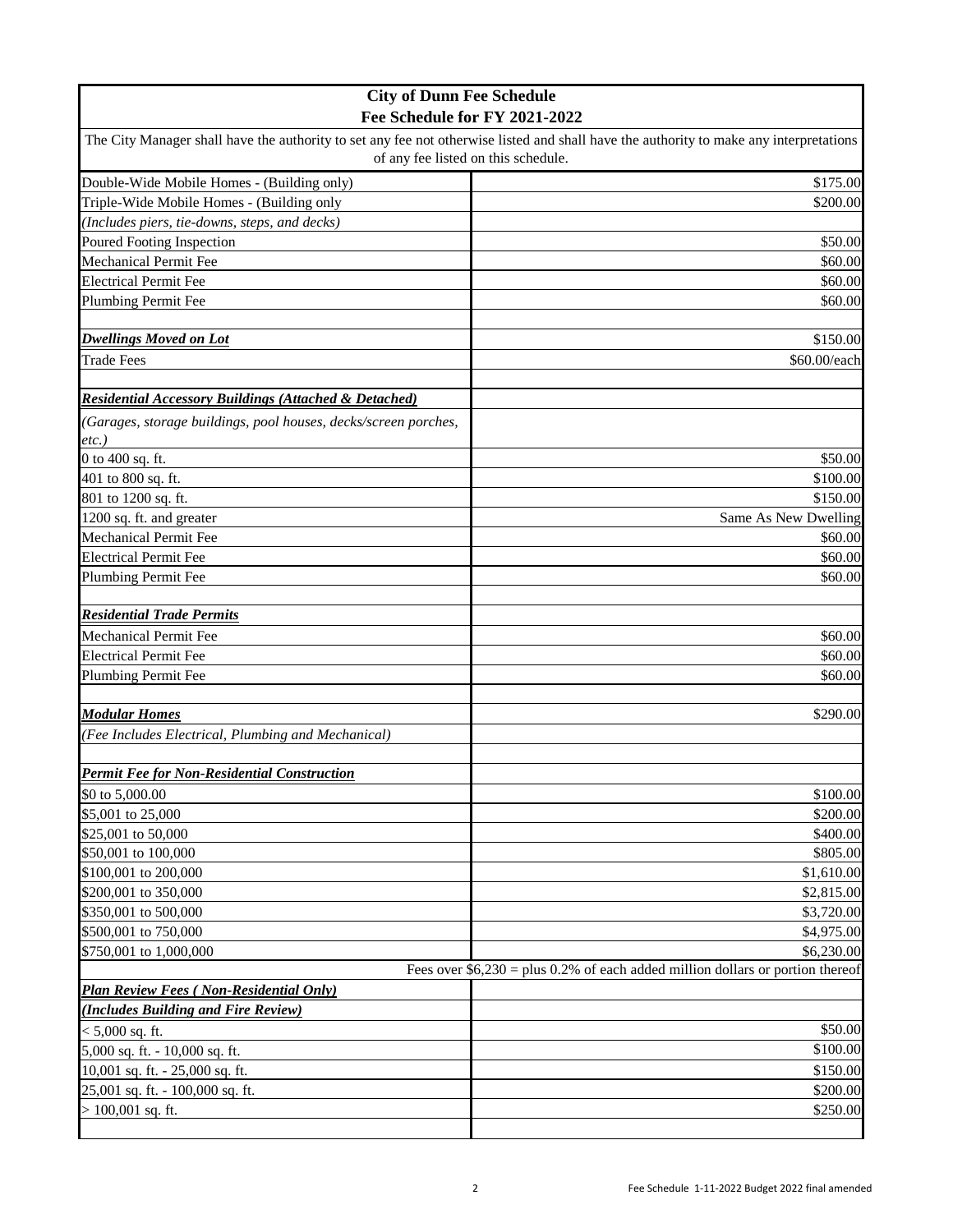| <b>City of Dunn Fee Schedule</b>                                                                                                                                              |                                |
|-------------------------------------------------------------------------------------------------------------------------------------------------------------------------------|--------------------------------|
|                                                                                                                                                                               | Fee Schedule for FY 2021-2022  |
| The City Manager shall have the authority to set any fee not otherwise listed and shall have the authority to make any interpretations<br>of any fee listed on this schedule. |                                |
| Miscellaneous Fees                                                                                                                                                            |                                |
| Demolition Permit (May require asbestos report)                                                                                                                               |                                |
| Residential                                                                                                                                                                   | \$60.00                        |
| Commercial                                                                                                                                                                    | <b>Use Commercial Rates</b>    |
| <b>Residential Swimming Pools</b>                                                                                                                                             | \$50.00 Plus Trade Fees        |
| Permit Changes (Change of Contractor, Scope of Work, etc.)                                                                                                                    | \$50.00                        |
| Permit Renewal (6 months to 2 years)                                                                                                                                          | \$100.00                       |
| Permit Renewal (More than 2 years)                                                                                                                                            | New Permit Fees                |
| Service Pole and Service Changes                                                                                                                                              | \$50.00                        |
| Change of Occupancy or Use Permit                                                                                                                                             | \$50.00                        |
| Reinspection Fee (1 -7 items or approved plans not on site)                                                                                                                   | \$50.00                        |
| Reinspection Fee (>8 items or after 1st Reinspection)                                                                                                                         | \$75.00                        |
| Conditional Power Inspection (Commercial Only)                                                                                                                                | \$50.00                        |
| Working Without Permit                                                                                                                                                        | Double Permit Fees             |
| Sign Permit (requiring footings and wind calculations                                                                                                                         | \$60.00                        |
| Misc. Inspection (daycares/foster homes, etc.)                                                                                                                                | \$75.00                        |
| <b>ABC</b> Permit Inspections                                                                                                                                                 | \$75.00                        |
| <b>Residential Deck or Handicap Ramp</b>                                                                                                                                      | \$60.00                        |
| <b>Residential Roof Replacement</b>                                                                                                                                           | \$50.00                        |
| Residential Lawn Irrigation                                                                                                                                                   | \$50.00                        |
| After Hours/Weekend/Holiday Inspections                                                                                                                                       | \$100/hr. (1 hour minimum)     |
| replacement Permit Inspection Card                                                                                                                                            | \$25.00                        |
|                                                                                                                                                                               |                                |
| <b>Fire Permit Fees</b>                                                                                                                                                       |                                |
| <b>Construction Permits (Required)</b>                                                                                                                                        |                                |
| <b>Automatic Fire Extinguishing Systems</b>                                                                                                                                   | \$35.00 plus \$2 per nozzle    |
| <b>Battery Systems</b>                                                                                                                                                        | \$50.00                        |
| <b>Compressed Gases</b>                                                                                                                                                       | \$50.00                        |
| Cryogenic                                                                                                                                                                     | \$50.00                        |
| Fire Alarm and Detection Systems                                                                                                                                              | \$35.00 plus \$2.00 per device |
| Fire Pumps and Related Equipment                                                                                                                                              | \$50.00                        |
| Flammable and Combustible Liquids<br>(UGST/AGST)                                                                                                                              | \$50.00 Per Tank               |
| (Piping)                                                                                                                                                                      | \$50.00                        |
| Hazardous Materials                                                                                                                                                           | \$75.00                        |
| <b>Industrial Ovens</b>                                                                                                                                                       | \$50.00                        |
| <b>LP Gas Systems</b>                                                                                                                                                         | \$50.00                        |
| Private Fire Hydrants                                                                                                                                                         | \$50.00 per Hydrant            |
| Spraying or Dipping                                                                                                                                                           | \$50.00                        |
| <b>Standpipe Systems</b>                                                                                                                                                      | \$50.00                        |
| Temporary Membrane Structures and Tents                                                                                                                                       | \$50.00                        |
| <b>Operational Permits</b>                                                                                                                                                    |                                |
| <b>Amusement Buildings</b>                                                                                                                                                    | \$50.00                        |
| Carnivals and Fairs                                                                                                                                                           | \$75.00                        |
| <b>Combustible Dust-Producing Operations</b>                                                                                                                                  | \$50.00                        |
| <b>Combustible Fibers</b>                                                                                                                                                     | \$50.00                        |
| <b>Compressed Gases</b>                                                                                                                                                       | \$50.00                        |
| <b>Covered Mall Buildings</b>                                                                                                                                                 | \$50.00                        |
| Cutting and Welding                                                                                                                                                           | \$50.00                        |
| Donation Bin (Unattended)                                                                                                                                                     | \$250.00                       |
|                                                                                                                                                                               |                                |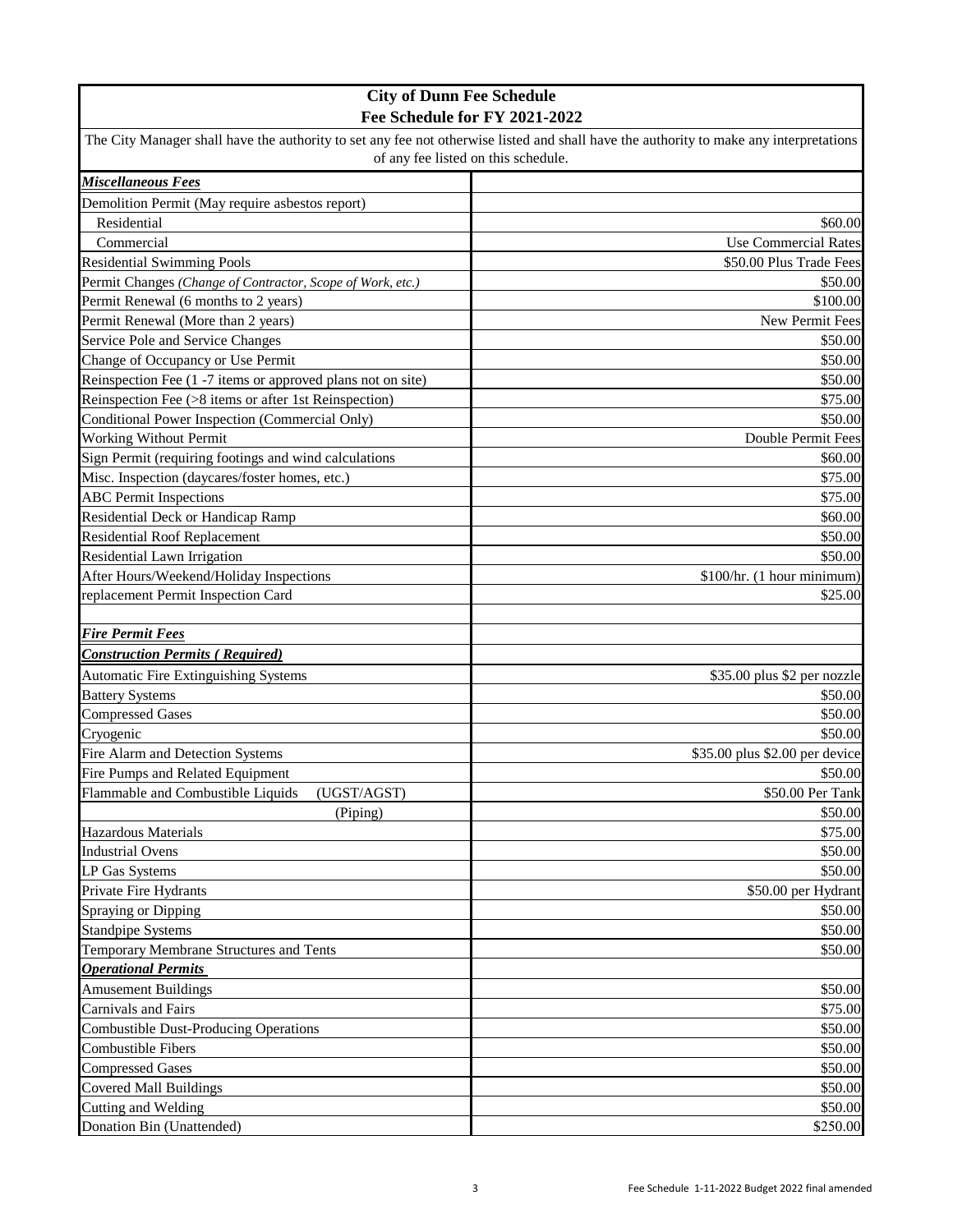| <b>City of Dunn Fee Schedule</b>                    |                                                                                                                                        |
|-----------------------------------------------------|----------------------------------------------------------------------------------------------------------------------------------------|
|                                                     | Fee Schedule for FY 2021-2022                                                                                                          |
|                                                     | The City Manager shall have the authority to set any fee not otherwise listed and shall have the authority to make any interpretations |
|                                                     | of any fee listed on this schedule.                                                                                                    |
| Dry Cleaning Plants                                 | \$50.00                                                                                                                                |
| <b>Exhibits and Trade Shows</b>                     | \$75.00                                                                                                                                |
| Explosives                                          | \$100.00                                                                                                                               |
| - Fireworks Displays                                | \$50.00                                                                                                                                |
| Flammable and Combustible Liquids                   | \$50.00                                                                                                                                |
| Fumigations and Thermal Insecticidal                | \$50.00                                                                                                                                |
| Hazardous Materials                                 | \$200.00                                                                                                                               |
| <b>HPM</b> Facilities                               | \$200.00                                                                                                                               |
| <b>High-Piled Storage</b>                           | \$50.00                                                                                                                                |
| <b>Hot Work Operations</b>                          | \$0.00                                                                                                                                 |
| Liquid/Gas-Fueled Vehicles in Assembly Buildings    | \$50.00                                                                                                                                |
| Miscellaneous Combustible Storage                   | \$50.00                                                                                                                                |
| <b>Organic Coatings</b>                             | \$50.00                                                                                                                                |
| Private Fire Hydrants                               |                                                                                                                                        |
|                                                     | \$50.00 per hydrant                                                                                                                    |
| Pyrotechnic Special Effects Material                | \$50.00                                                                                                                                |
| Repair Garages and Motor Fuel-Dispensing Facilities | \$50.00                                                                                                                                |
| Storage of Scrap Tires and Tire Byproducts          | \$50.00                                                                                                                                |
| <b>Special Events Permit</b>                        | \$25.00                                                                                                                                |
| <b>Waste Handling</b>                               | \$50.00                                                                                                                                |
| Temporary Membrane Structures and Tents             | \$25.00                                                                                                                                |
|                                                     |                                                                                                                                        |
|                                                     |                                                                                                                                        |
| <b>Fire Inspection Fees</b><br>Up to 3,000 sq. ft.  | \$35.00                                                                                                                                |
| 3,001 sq. ft. to 5,000 sq. ft.                      | \$45.00                                                                                                                                |
| 5,001 sq. ft. to 10,000 sq. ft.                     | \$65.00                                                                                                                                |
| 10,001 sq. ft. to 25,000 sq. ft.                    | \$95.00                                                                                                                                |
| 25,001 sq. ft. to 50,000 sq. ft.                    | \$125.00                                                                                                                               |
| 50,001 sq. ft. to 100,000 sq. ft.                   | \$165.00                                                                                                                               |
| 100,001 sq. ft. to 500,000 sq. ft.                  | \$215.00                                                                                                                               |
| $> 500,000$ sq. ft.                                 | \$300.00                                                                                                                               |
|                                                     |                                                                                                                                        |
| <b>Fire Re-Inspection Fees</b>                      |                                                                                                                                        |
| Follow-up Reinspection                              | No Charge                                                                                                                              |
| 1st Reinspection                                    | \$45.00                                                                                                                                |
| 2nd Reinspection                                    | \$65.00                                                                                                                                |
| 3rd Reinspection                                    | \$85.00                                                                                                                                |
| Not remedied after 3rd Reinspection until corrected | \$100 per day                                                                                                                          |
|                                                     |                                                                                                                                        |
| <b>Fire Plan Review Fees</b>                        |                                                                                                                                        |
| For Sprinkler & Fire Alarm                          |                                                                                                                                        |
| $< 5,000$ sq. ft.                                   | \$50.00                                                                                                                                |
| 5,000 sq. ft. - 10,000 sq. ft.                      | \$100.00                                                                                                                               |
| 10,001 sq. ft. - 25,000 sq. ft.                     | \$150.00                                                                                                                               |
| 25,001 sq. ft. - 100,000 sq. ft.                    | \$200.00                                                                                                                               |
| $> 100,001$ sq. ft.                                 | \$250.00                                                                                                                               |
|                                                     |                                                                                                                                        |
| <b>Weedy Lot Fees - Uncontrolled Growth</b>         | Price to Mow                                                                                                                           |
| Lots .00 to .25 acres                               | \$150.00                                                                                                                               |
| .26 to .50 acres                                    | \$200.00                                                                                                                               |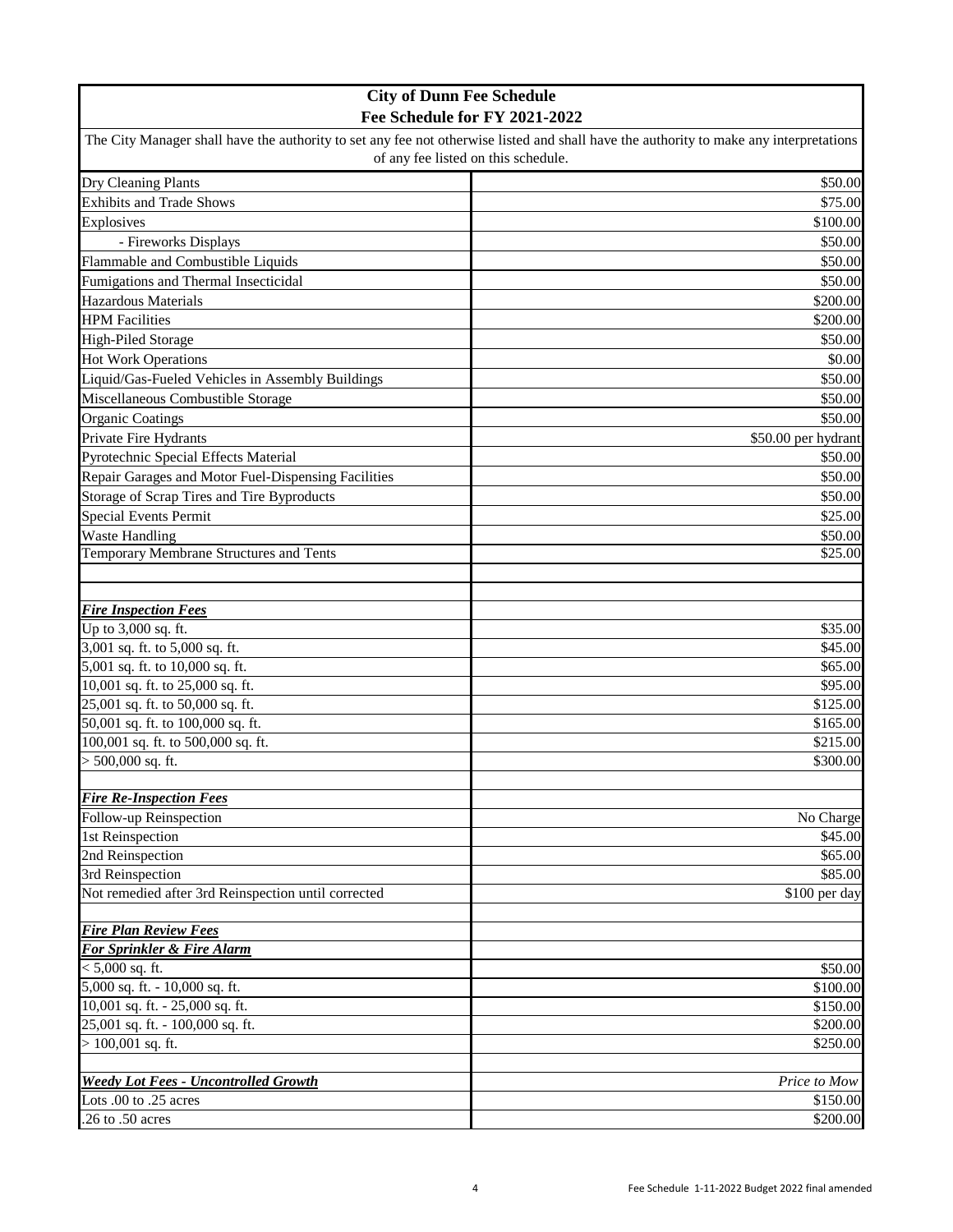| <b>City of Dunn Fee Schedule</b>                                     |                                                                                                                                        |
|----------------------------------------------------------------------|----------------------------------------------------------------------------------------------------------------------------------------|
| Fee Schedule for FY 2021-2022                                        |                                                                                                                                        |
|                                                                      | The City Manager shall have the authority to set any fee not otherwise listed and shall have the authority to make any interpretations |
| of any fee listed on this schedule.                                  |                                                                                                                                        |
| $.51$ to $1.00$ acres                                                | \$260.00                                                                                                                               |
| Each Additional Acre                                                 | \$260.00                                                                                                                               |
|                                                                      |                                                                                                                                        |
| <b>City Code Violations</b>                                          |                                                                                                                                        |
| <b>Fire Code Citations (Section 8-38)</b>                            |                                                                                                                                        |
| Locked or Blocked Exit (1st offense)                                 | \$500.00/door                                                                                                                          |
| Locked or Blocked Exit (After 1st offense within 12 month period)    | \$1,000.00/door                                                                                                                        |
| Overcrowding (Exceeding posted occupant load)                        | \$500.00/door                                                                                                                          |
| Overcrowding (After 1st offense within 12 month period)              | \$1,000.00/door                                                                                                                        |
| <b>Illegal Burning</b>                                               |                                                                                                                                        |
| - First Offense                                                      | Written Warning                                                                                                                        |
| - Second Offense                                                     | \$50.00                                                                                                                                |
| - Third Offense (Notify State of Air Quality Violation)              | \$100.00                                                                                                                               |
| <b>Minimum Housing Code - 4-31</b>                                   |                                                                                                                                        |
| Noncompliance after 90 day order expires - 4-31(14)                  | \$250.00/per day                                                                                                                       |
| Violation of Section $4-31(10)(a)$                                   | \$100.00                                                                                                                               |
|                                                                      |                                                                                                                                        |
| <b>Non-Residential Code - Art. VII</b>                               |                                                                                                                                        |
| Noncompliance after 90 day order expires (First day) - 4-192         | \$150.00                                                                                                                               |
| - Noncompliance after first Citation                                 | \$50.00/per day                                                                                                                        |
|                                                                      |                                                                                                                                        |
| <b>Dunn Public Library</b>                                           | <b>FEES</b>                                                                                                                            |
| <b>Fines</b>                                                         |                                                                                                                                        |
| Dunn Public Library follows the fee structure established by the     |                                                                                                                                        |
| Harnett County Public Library                                        |                                                                                                                                        |
|                                                                      |                                                                                                                                        |
|                                                                      |                                                                                                                                        |
| <b>One Week Items (DVD/Video)</b> - begins after closing on due date | $0.50¢$ per day                                                                                                                        |
| Maximum overdue fine for DVD/Videos is limited to \$20.00            |                                                                                                                                        |
| One Week Items (magazines) - begins day after item due               | .10 $\phi$ per day                                                                                                                     |
| Three Week Items (books)-begins 10th day after item due              | \$1.00                                                                                                                                 |
| Each additional day late                                             | .10 $\phi$ per day                                                                                                                     |
| Maximum overdue fine for books is limited to \$10.00                 |                                                                                                                                        |
| Fees<br><b>Lost or damaged materials</b>                             | Actual cost of material                                                                                                                |
| Fax                                                                  |                                                                                                                                        |
| Incoming/Outgoing                                                    | 25¢/page All Faxes                                                                                                                     |
|                                                                      |                                                                                                                                        |
| <b>Photocopies &amp; Printouts</b>                                   |                                                                                                                                        |
| Black & White                                                        | $10$ ¢/page                                                                                                                            |
| Color                                                                | \$1.00 per page                                                                                                                        |
| Color $(11 \times 17)$                                               | \$2.00 per page                                                                                                                        |
|                                                                      |                                                                                                                                        |
| <b>Replacement Library Card</b>                                      | \$1.00                                                                                                                                 |
|                                                                      |                                                                                                                                        |
| <b>Books</b>                                                         |                                                                                                                                        |
| Marks on pages non-obstructing of text                               | \$5.00                                                                                                                                 |
| Torn pages                                                           | \$5.00                                                                                                                                 |
| Torn cover                                                           | \$5.00                                                                                                                                 |
|                                                                      |                                                                                                                                        |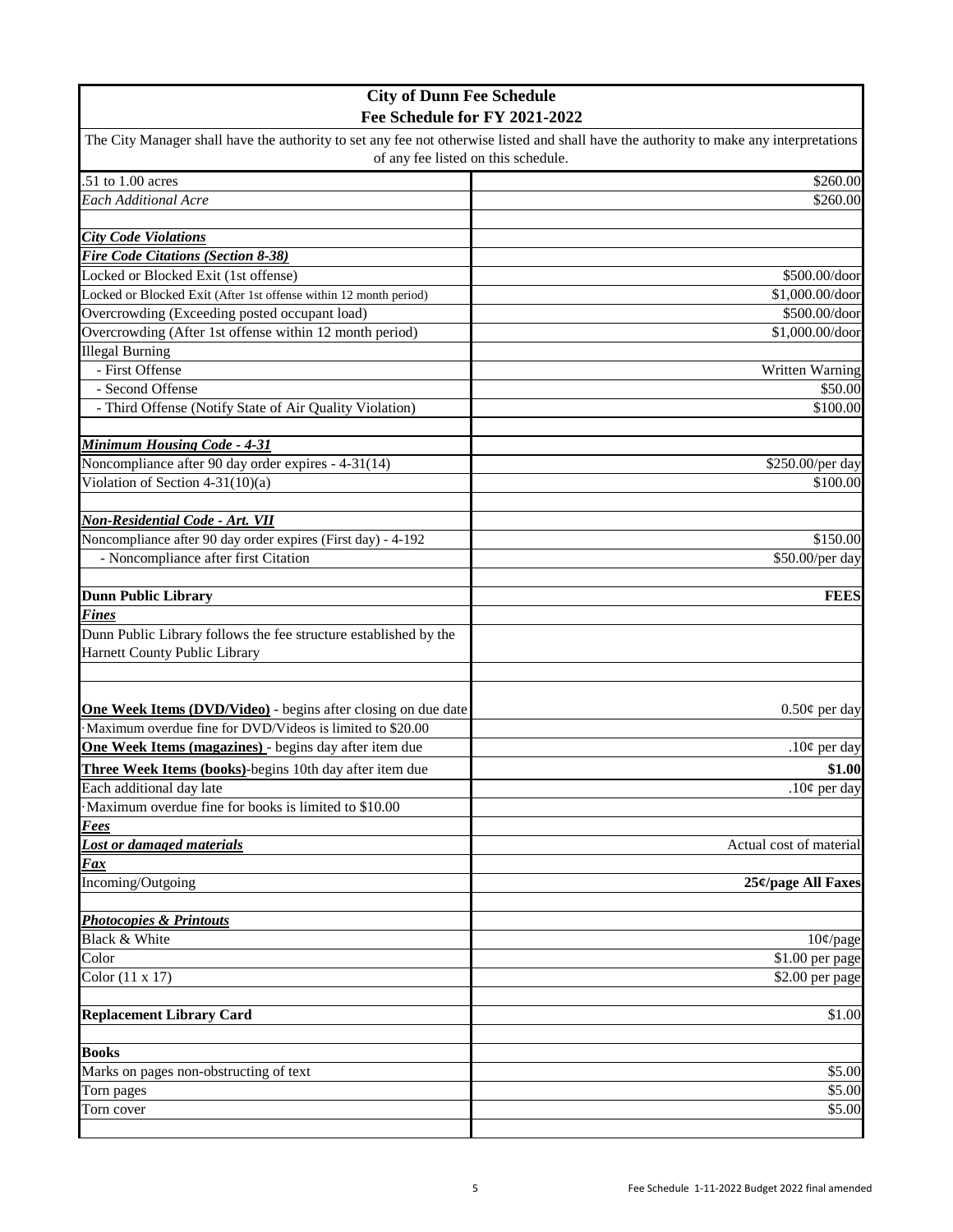| <b>City of Dunn Fee Schedule</b>                               |                                                                                                                                        |
|----------------------------------------------------------------|----------------------------------------------------------------------------------------------------------------------------------------|
|                                                                | Fee Schedule for FY 2021-2022                                                                                                          |
|                                                                | The City Manager shall have the authority to set any fee not otherwise listed and shall have the authority to make any interpretations |
|                                                                | of any fee listed on this schedule.                                                                                                    |
| <b>Magazines</b>                                               |                                                                                                                                        |
| Damaged (torn pages)                                           | \$3.00                                                                                                                                 |
|                                                                |                                                                                                                                        |
| <b>Audiobooks &amp; DVDs</b>                                   |                                                                                                                                        |
| Audiobook missing disc                                         | \$10.00                                                                                                                                |
| Audiobook case damage                                          | \$8.00                                                                                                                                 |
| Missing DVD case                                               | \$2.00                                                                                                                                 |
| Missing DVD bonus material                                     | \$5.00                                                                                                                                 |
|                                                                |                                                                                                                                        |
| <b>Public Works</b>                                            | <b>FEES</b>                                                                                                                            |
| Junk/Debris                                                    |                                                                                                                                        |
| <b>Removal Fee</b>                                             |                                                                                                                                        |
| Administrative/Processing Fee                                  | \$125.00                                                                                                                               |
| Manpower                                                       | Hourly Rate of each employee                                                                                                           |
| Equipment/gas usage                                            | Hourly Rate for each piece of equipment used                                                                                           |
| <b>Tipping Fees</b>                                            | Per submitted landfill ticket                                                                                                          |
|                                                                | \$50.00                                                                                                                                |
| Minimum removal fee plus administrative fee on all work orders |                                                                                                                                        |
| <b>Cemetery Services</b>                                       |                                                                                                                                        |
| <b>Grave opening/closing</b>                                   |                                                                                                                                        |
| Monday thru Friday                                             | \$700.00                                                                                                                               |
| Weekends and Holidays                                          | \$900.00                                                                                                                               |
| Urn and infant fee                                             | $\frac{1}{2}$ of appropriate fee                                                                                                       |
|                                                                |                                                                                                                                        |
| <b>Marker Foundation Base</b>                                  |                                                                                                                                        |
| Veteran/Government marker - furnished                          | No Charge                                                                                                                              |
| Base for other markers                                         | \$100.00                                                                                                                               |
|                                                                |                                                                                                                                        |
| <b>Cemetery Rates /All Cemeteries</b>                          |                                                                                                                                        |
| Each Plot                                                      | \$1,000.00                                                                                                                             |
|                                                                |                                                                                                                                        |
| <b>Cemetery Lot Transfer Fees &amp; Deed Fees</b>              |                                                                                                                                        |
| Transfer Form only - without a printed deed                    | \$20.00                                                                                                                                |
| Transfer Form - with a printed deed                            | \$25.00                                                                                                                                |
| Deed Copies                                                    | \$25.00                                                                                                                                |
|                                                                |                                                                                                                                        |
| <b>Parks &amp; Recreation</b>                                  | <b>FEES</b>                                                                                                                            |
| <b>Facility Use &amp; Fees</b>                                 |                                                                                                                                        |
| <b>Dunn Community Building</b>                                 | $$500 + $300$ deposit                                                                                                                  |
|                                                                |                                                                                                                                        |
| Dr. P.K. Vyas M.D. Recreation Center                           |                                                                                                                                        |
| Membership Fees                                                | $$20/month = $200/year$                                                                                                                |
| (Includes use of Wellness/Fitness Rm & Racquetball Rm)         |                                                                                                                                        |
| Pay Per Use Fee                                                | \$5.00 per person                                                                                                                      |
| Racquetball                                                    | \$5.00 per person                                                                                                                      |
| <b>Class Rental Fee</b>                                        | \$15.00 per hour                                                                                                                       |
| Batting Cage (booked in 30 min. timeslots)                     | \$5.00 per person                                                                                                                      |
| Multi-Purpose Room                                             | $$25/hr. + $50.00$ deposit                                                                                                             |
| <b>Gym Rental Fees</b>                                         | $$40/hr. + $100.00$ deposit                                                                                                            |
| Park Picnic Shelter Rental                                     | \$15 per hour                                                                                                                          |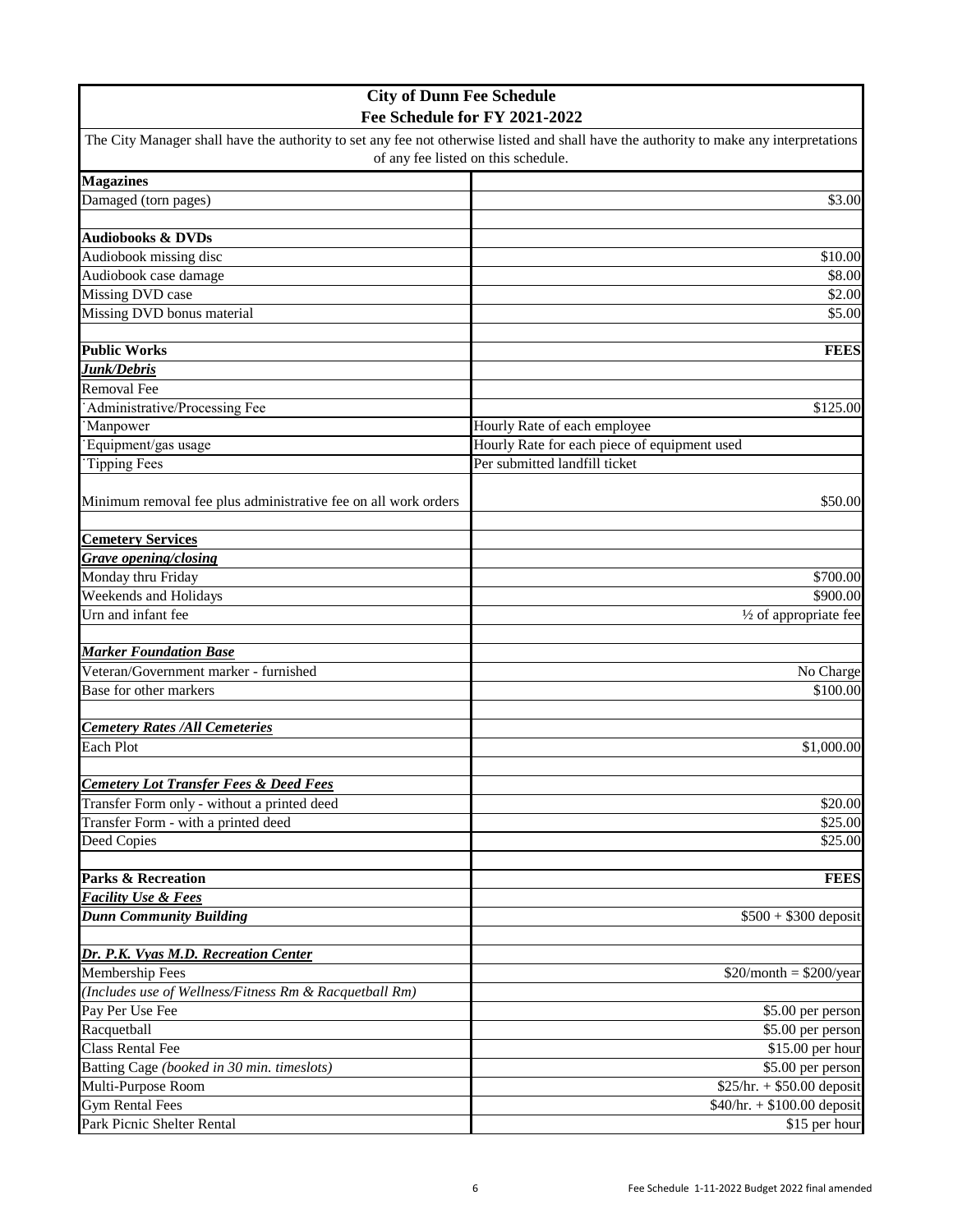| <b>City of Dunn Fee Schedule</b>                               |                                                                                                                                        |
|----------------------------------------------------------------|----------------------------------------------------------------------------------------------------------------------------------------|
|                                                                | Fee Schedule for FY 2021-2022                                                                                                          |
|                                                                | The City Manager shall have the authority to set any fee not otherwise listed and shall have the authority to make any interpretations |
|                                                                | of any fee listed on this schedule.                                                                                                    |
| Tennis Court Rental Fee                                        | \$15 per hour                                                                                                                          |
| Open space Rental (non ball field)                             | \$10 per hour                                                                                                                          |
|                                                                |                                                                                                                                        |
| <b>Athletic Field Rental</b>                                   |                                                                                                                                        |
| Without Lights                                                 | \$200.00 per day                                                                                                                       |
| With Lights                                                    | \$250.00 per day                                                                                                                       |
| Reserve fields without lights                                  | \$25.00/Hour (Max. 2 hours)                                                                                                            |
| Reserve fields with lights                                     | \$30.00/hour (max 2 hours)                                                                                                             |
|                                                                |                                                                                                                                        |
| <b>Youth Sports Registration</b>                               |                                                                                                                                        |
| Resident                                                       | \$25 per player                                                                                                                        |
| Non-Residents                                                  | \$60 one sport                                                                                                                         |
|                                                                | \$40 each additional sport                                                                                                             |
|                                                                | \$40 each additional child                                                                                                             |
| <b>Sponsorship Fees</b>                                        |                                                                                                                                        |
| <b>Spring Sports</b>                                           |                                                                                                                                        |
| T-ball and A league                                            | \$200.00                                                                                                                               |
| Girl's softball - 8u, 10u, 12u, 15u, 18u                       | \$275.00                                                                                                                               |
| Boy's baseball - AA, AAA, Majors, Dixie Boys, Dixie Boys       |                                                                                                                                        |
| Majors                                                         | \$275.00                                                                                                                               |
| Miracle League team - effective 4/15/15                        | \$275.00                                                                                                                               |
|                                                                |                                                                                                                                        |
| <b>Fall Sports</b>                                             |                                                                                                                                        |
| Soccer 4u, 6u, 8u                                              | \$175.00                                                                                                                               |
| Soccer 10u & 13u                                               | \$225.00                                                                                                                               |
|                                                                |                                                                                                                                        |
| <b>Adult League Sports</b>                                     |                                                                                                                                        |
| Men's and Women's softball                                     | \$30 resident/\$50 non-resident                                                                                                        |
| Kickball                                                       | \$30 resident/\$50 non-resident                                                                                                        |
| Men's Basketball                                               | \$30 resident/\$50 non-resident                                                                                                        |
| Volleyball, Walleyball, Pickelball                             | \$30 resident/\$50 non-resident                                                                                                        |
|                                                                |                                                                                                                                        |
| Late Fee for all Registrations                                 | \$5.00                                                                                                                                 |
|                                                                |                                                                                                                                        |
| <b>C.B. Codrington Park/ City Swimming Pool</b>                |                                                                                                                                        |
| <b>Adults</b>                                                  | \$3.00                                                                                                                                 |
| Children                                                       | \$2.00                                                                                                                                 |
| <b>Pool Rental</b>                                             | \$60/hr.-minimum 2 hours                                                                                                               |
|                                                                | <b>FEES</b>                                                                                                                            |
| <b>Planning</b><br><b>Planning Board Fees</b>                  |                                                                                                                                        |
|                                                                |                                                                                                                                        |
| Application for Rezoning or Conditional Zoning (per owner)     | \$500.00                                                                                                                               |
| Application for Conditional Use Permit                         | \$700.00                                                                                                                               |
| Application for Ordinance Amendment/ General Plan<br>Amendment | \$300.00                                                                                                                               |
| Application for Street/Alley Closing                           | \$500.00                                                                                                                               |
| Application for Voluntary Annexation (per parcel)              | \$125.00                                                                                                                               |
|                                                                |                                                                                                                                        |
| <b>Board of Adjustment Fees</b>                                |                                                                                                                                        |
| <b>Application for Variance</b>                                | \$500.00                                                                                                                               |
| Application for Special Use Permit                             | \$1,000.00                                                                                                                             |
|                                                                |                                                                                                                                        |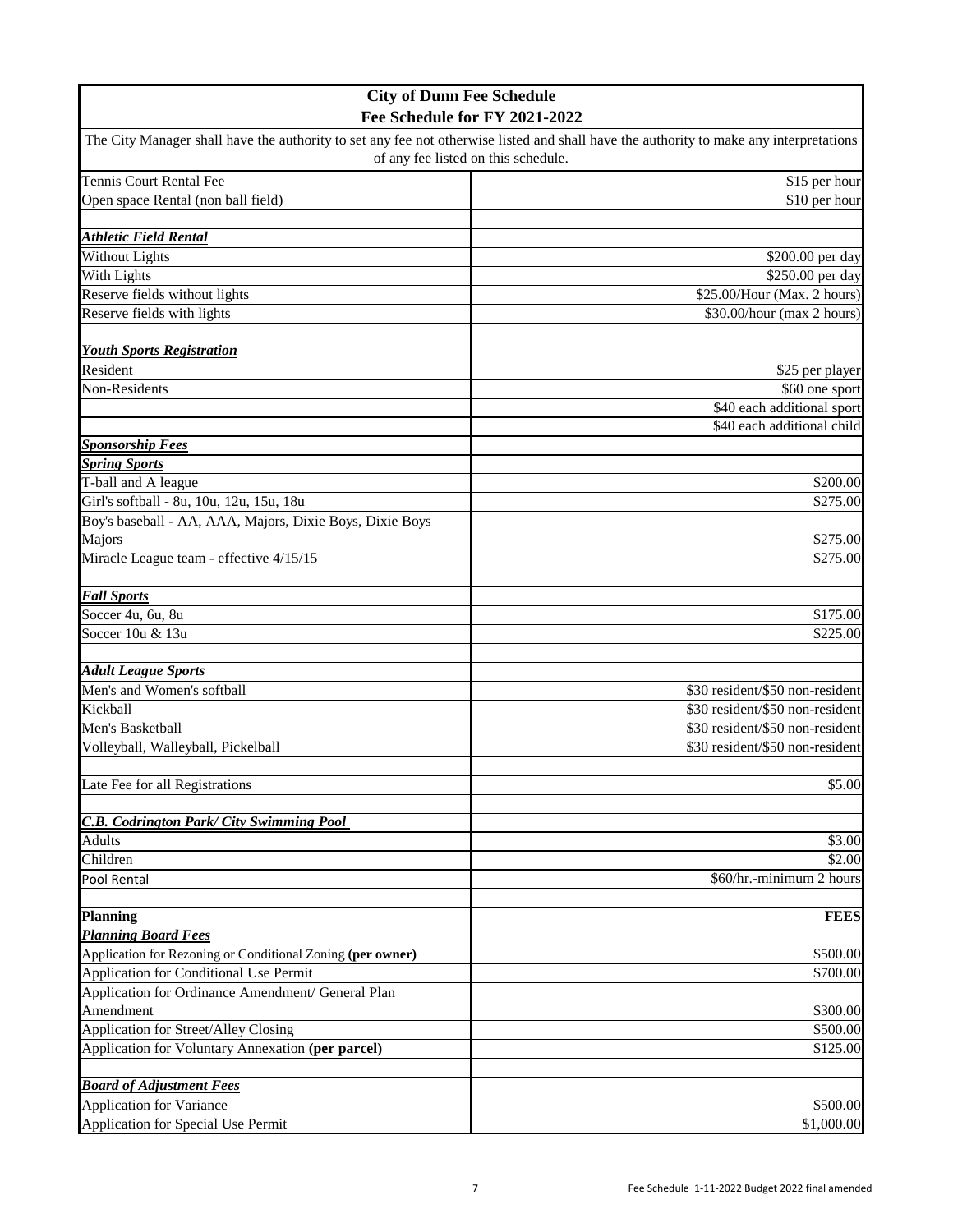| <b>City of Dunn Fee Schedule</b>                                  |                                                                                                                                                                               |
|-------------------------------------------------------------------|-------------------------------------------------------------------------------------------------------------------------------------------------------------------------------|
| Fee Schedule for FY 2021-2022                                     |                                                                                                                                                                               |
|                                                                   | The City Manager shall have the authority to set any fee not otherwise listed and shall have the authority to make any interpretations<br>of any fee listed on this schedule. |
| Appeal Zoning Administrator's Decision                            | \$500.00                                                                                                                                                                      |
|                                                                   |                                                                                                                                                                               |
| Development Permit Fee Schedule                                   |                                                                                                                                                                               |
| Site plan and permit review                                       |                                                                                                                                                                               |
| <b>New Construction/Major Addition (per lot)</b>                  |                                                                                                                                                                               |
| <b>Single Family Home</b>                                         | \$50.00                                                                                                                                                                       |
| Single Family Home (in floodplain)                                | \$100.00                                                                                                                                                                      |
| Multi-family/Non-residential                                      | \$100.00                                                                                                                                                                      |
| Multi-family/Non-residential (in floodplain)                      | \$200.00                                                                                                                                                                      |
| Minor Addition/Change In Use (per lot)                            |                                                                                                                                                                               |
| Multi-family/Non-residential                                      | \$50.00                                                                                                                                                                       |
| Multi-family/Non-residential (in floodplain)                      | \$100.00                                                                                                                                                                      |
|                                                                   |                                                                                                                                                                               |
| Fence Permit                                                      | \$50.00                                                                                                                                                                       |
| Zoning Compliance Letter Fee                                      | \$50.00                                                                                                                                                                       |
| <b>Sign Permit Fees</b>                                           |                                                                                                                                                                               |
| Wall Sign                                                         | \$50.00 each                                                                                                                                                                  |
| Ground Sign                                                       | \$100.00 each                                                                                                                                                                 |
| Freestanding Sign                                                 | \$200.00 each                                                                                                                                                                 |
| Construction/Portable Sign/Temporary Signs                        | \$50.00 each                                                                                                                                                                  |
| Plan Review - Master Sign Plan                                    | \$150.00                                                                                                                                                                      |
| Outdoor Advertising/High Rise (plus Inspection Fees)              | \$200.00 each                                                                                                                                                                 |
| Temporary Banner/Windblown Signs                                  | \$20.00                                                                                                                                                                       |
| Yard Sale Signs and Section 22-297 Signs                          | No Fee                                                                                                                                                                        |
| Political Signs and Special Event Signs                           | \$150.00                                                                                                                                                                      |
| (\$75 refunded - all signs removed within 5 days)                 |                                                                                                                                                                               |
| <b>Sign Cabinet Replacement</b>                                   | \$100.00                                                                                                                                                                      |
| <b>Subdivision Fee Schedule</b>                                   |                                                                                                                                                                               |
| Certificate of Exemption                                          | \$50.00                                                                                                                                                                       |
|                                                                   |                                                                                                                                                                               |
| <b>Minor Subdivision Plan Review Fee</b>                          |                                                                                                                                                                               |
| 1-3 lots (including new residual parent lot)                      | \$50.00 per lot                                                                                                                                                               |
| <b>Major Subdivision - Single Family Residential</b>              |                                                                                                                                                                               |
| <b>Preliminary Subdivision Plat Review Base Fee</b>               |                                                                                                                                                                               |
|                                                                   |                                                                                                                                                                               |
| *Base fee includes up to 3 lots including new residual parent lot | \$200.00                                                                                                                                                                      |
| *Additional lots exceeding 3 included in base fee                 | \$10/lot                                                                                                                                                                      |
| <b>Final Subdivision Plat Review Fee</b>                          |                                                                                                                                                                               |
|                                                                   |                                                                                                                                                                               |
| *Base fee includes up to 3 lots including new residual parent lot | \$150.00                                                                                                                                                                      |
| *Additional lots exceeding 3 included in base fee                 | \$10/lot                                                                                                                                                                      |
|                                                                   |                                                                                                                                                                               |
| Major Subdivision-Multi Family and Non-Residential                |                                                                                                                                                                               |
| <b>Preliminary Subdivision Plat Review Base Fee</b>               | \$300.00                                                                                                                                                                      |
| *Additional fee for each lot including new residual parent lot    | \$10/lot                                                                                                                                                                      |
| <b>Final Subdivision Plat Review Fee</b>                          | \$200.00                                                                                                                                                                      |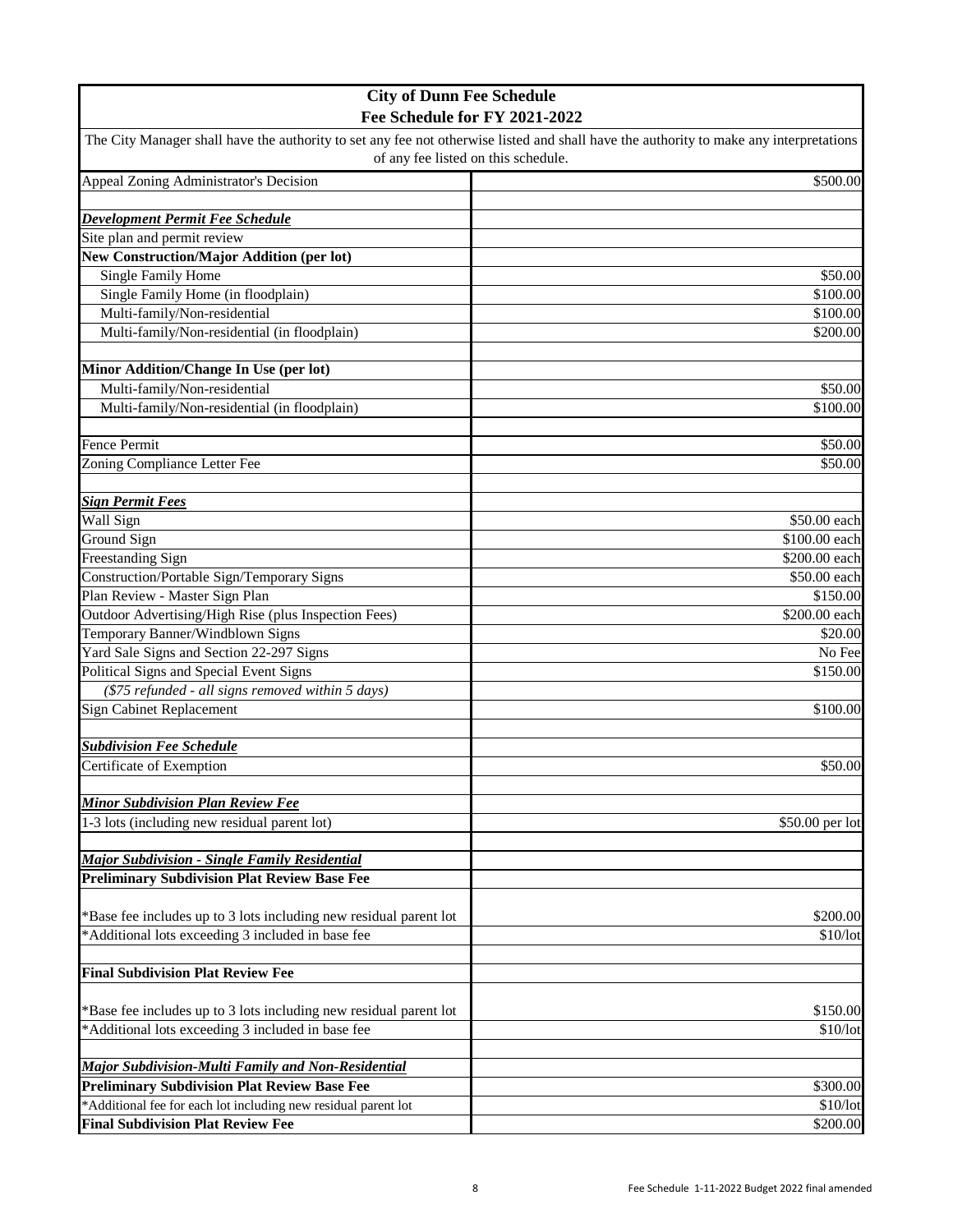| <b>City of Dunn Fee Schedule</b>                                                                                                                                                                               |                     |
|----------------------------------------------------------------------------------------------------------------------------------------------------------------------------------------------------------------|---------------------|
| Fee Schedule for FY 2021-2022<br>The City Manager shall have the authority to set any fee not otherwise listed and shall have the authority to make any interpretations<br>of any fee listed on this schedule. |                     |
|                                                                                                                                                                                                                |                     |
|                                                                                                                                                                                                                |                     |
| <b>Construction Plans Review Fee</b>                                                                                                                                                                           |                     |
| Processing fee plus hourly rate for consultant review services                                                                                                                                                 |                     |
| times the number of review hours                                                                                                                                                                               | \$75 minimum        |
| *Not to exceed \$250 unless Developer is notified that the fee                                                                                                                                                 |                     |
| could exceed the cap amount.                                                                                                                                                                                   |                     |
| Note: all plan review fees include three review of plans                                                                                                                                                       |                     |
| submittals. If additional reviews are necessary, an additional plan                                                                                                                                            |                     |
| review fee will be assessed per plan review.                                                                                                                                                                   |                     |
|                                                                                                                                                                                                                |                     |
| <b>Publications</b>                                                                                                                                                                                            |                     |
| Copies (Black and White)                                                                                                                                                                                       | $10¢$ /page         |
| <b>Maps</b>                                                                                                                                                                                                    |                     |
| 8 1/2" x 11"                                                                                                                                                                                                   | \$5.00              |
| $11" \ge 17"$                                                                                                                                                                                                  | \$10.00             |
| 24" x 36"                                                                                                                                                                                                      | \$20.00             |
| $32''$ x 44"                                                                                                                                                                                                   | \$30.00             |
| Custom $Map = cost of map plus:$                                                                                                                                                                               | \$50.00/hour        |
|                                                                                                                                                                                                                |                     |
| <b>Large Format Prints/Copies of Plans</b>                                                                                                                                                                     |                     |
| 24" x 36" (B & W only)                                                                                                                                                                                         | \$3.00/page         |
| <b>Land Use Plan</b>                                                                                                                                                                                           |                     |
| Paper (B & W)                                                                                                                                                                                                  | \$10.00             |
| Paper (Color)                                                                                                                                                                                                  | \$20.00             |
| CD (pdf)                                                                                                                                                                                                       | \$3.00              |
|                                                                                                                                                                                                                |                     |
| <b>Zoning Ordinance</b>                                                                                                                                                                                        |                     |
| Paper (B & W)                                                                                                                                                                                                  | \$10.00             |
| $CD$ (pdf)                                                                                                                                                                                                     | \$3.00              |
| Updates                                                                                                                                                                                                        |                     |
| Paper (B & W)                                                                                                                                                                                                  | $.10¢$ /sheet       |
| CD (pdf)                                                                                                                                                                                                       | \$3.00              |
|                                                                                                                                                                                                                |                     |
| <b>Pedestrian Plan/Bike Plan</b>                                                                                                                                                                               |                     |
| Paper (B & W)                                                                                                                                                                                                  | \$10.00             |
| Paper (Color)<br>$CD$ $(pdf)$                                                                                                                                                                                  | \$20.00             |
|                                                                                                                                                                                                                | \$3.00              |
| <b>Privilege License</b>                                                                                                                                                                                       |                     |
| <b>Business Registration Fee</b>                                                                                                                                                                               | \$40.00             |
| Schedule B (fees regulated by the City of Dunn)                                                                                                                                                                |                     |
| Beer "Off Premises"                                                                                                                                                                                            | \$5.00              |
| Beer "On Premises"                                                                                                                                                                                             | \$15.00             |
| Wine "Off Premises"                                                                                                                                                                                            | \$10.00             |
| Wine "On Premises"                                                                                                                                                                                             | \$15.00             |
| Alcohol Consumption at Public Special Events                                                                                                                                                                   | \$100.00            |
| Food Truck                                                                                                                                                                                                     | \$40.00             |
|                                                                                                                                                                                                                |                     |
| <b>Taxicab Fare</b>                                                                                                                                                                                            |                     |
| Taxicabs § 11-194.                                                                                                                                                                                             | \$15.00 each driver |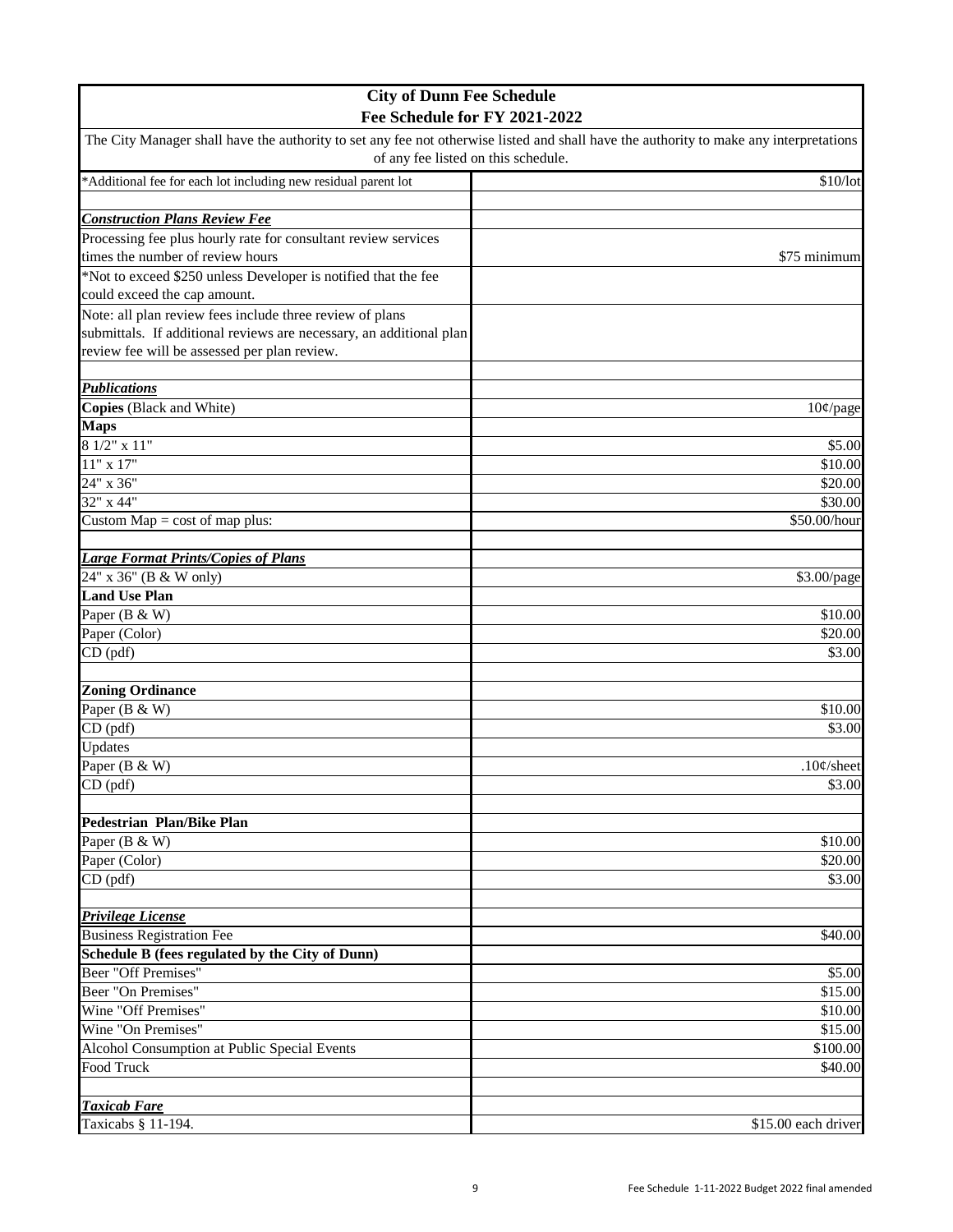| <b>City of Dunn Fee Schedule</b>                                                                                                                                                                               |                                                         |
|----------------------------------------------------------------------------------------------------------------------------------------------------------------------------------------------------------------|---------------------------------------------------------|
| Fee Schedule for FY 2021-2022<br>The City Manager shall have the authority to set any fee not otherwise listed and shall have the authority to make any interpretations<br>of any fee listed on this schedule. |                                                         |
|                                                                                                                                                                                                                |                                                         |
|                                                                                                                                                                                                                | additional one-tenth $(1/10)$ of a mile                 |
|                                                                                                                                                                                                                | (\$4.20 for first mile and \$2.50 each additional mile) |
|                                                                                                                                                                                                                |                                                         |
| <b>Animal Control</b>                                                                                                                                                                                          | <b>FEES</b>                                             |
| <b>Released Back to Owner</b>                                                                                                                                                                                  |                                                         |
| <b>Impound Fee</b>                                                                                                                                                                                             | \$25.00                                                 |
| Boarding                                                                                                                                                                                                       | \$10.00/day                                             |
| Other Offenses                                                                                                                                                                                                 | \$10.00                                                 |
| <b>Aggressive Dogs</b>                                                                                                                                                                                         |                                                         |
| 1st Offense                                                                                                                                                                                                    | \$50.00                                                 |
| 2nd Offense                                                                                                                                                                                                    | \$100.00                                                |
| 3rd Offense                                                                                                                                                                                                    | \$200.00                                                |
| <b>Pet Adoptions</b>                                                                                                                                                                                           |                                                         |
| Dogs                                                                                                                                                                                                           | \$85.00                                                 |
| Cats                                                                                                                                                                                                           | \$45.00                                                 |
| Rabies Shot                                                                                                                                                                                                    | \$10.00                                                 |
| Heartworm Shot Test (optional)                                                                                                                                                                                 | \$15.00                                                 |
|                                                                                                                                                                                                                |                                                         |
| <b>Police</b>                                                                                                                                                                                                  | <b>FEES</b>                                             |
| <b>Registration Fee for Solicitation or Peddling - §11-73</b>                                                                                                                                                  | \$20.00                                                 |
| Apply in advance - valid for 30 days                                                                                                                                                                           |                                                         |
|                                                                                                                                                                                                                |                                                         |
| Charitable Solicitation Permit Fees - §11-286                                                                                                                                                                  | \$20.00                                                 |
| Permit for application required 30 days in advance of event                                                                                                                                                    |                                                         |
|                                                                                                                                                                                                                |                                                         |
| <b>Curfew Ordinance</b>                                                                                                                                                                                        |                                                         |
| 1st offense - misdemeanor                                                                                                                                                                                      | \$100.00                                                |
| 2nd Offense                                                                                                                                                                                                    | \$250.00                                                |
| 3rd Offense                                                                                                                                                                                                    | $$400 + imprisonment$                                   |
|                                                                                                                                                                                                                |                                                         |
| False Alarm Responses (Sec. 13-52)                                                                                                                                                                             |                                                         |
| Sixth false alarm                                                                                                                                                                                              | \$50.00                                                 |
| Seventh false alarm                                                                                                                                                                                            | \$100.00                                                |
| Eighth false alarm                                                                                                                                                                                             | \$150.00                                                |
| Ninth false alarm                                                                                                                                                                                              | \$200.00                                                |
| Ten (10) or more false alarms                                                                                                                                                                                  | \$250.00                                                |
| Graffiti Ordinance - §13-65                                                                                                                                                                                    |                                                         |
| 1st Offense - Civil Penalty                                                                                                                                                                                    | \$250.00                                                |
| 2nd Offense                                                                                                                                                                                                    | \$500.00                                                |
| Delinquency charge upon non-payment                                                                                                                                                                            | \$25.00                                                 |
| Misdemeanor for failure to pay                                                                                                                                                                                 | \$1,000 and/or imprisonment                             |
|                                                                                                                                                                                                                |                                                         |
| Noise Ordinance - §13-36.                                                                                                                                                                                      |                                                         |
| Application & Permit Fee - 48 hrs. prior to event                                                                                                                                                              | \$15.00                                                 |
| <b>Security Deposit</b>                                                                                                                                                                                        | \$100.00                                                |
| Initial citation                                                                                                                                                                                               | \$50.00                                                 |
| Initial citation - not paid within 72 hours                                                                                                                                                                    | add \$25.00                                             |
| 2nd Offense within 12 months                                                                                                                                                                                   | \$100.00                                                |
| 3rd Offense within 12 months                                                                                                                                                                                   | \$250.00                                                |
|                                                                                                                                                                                                                |                                                         |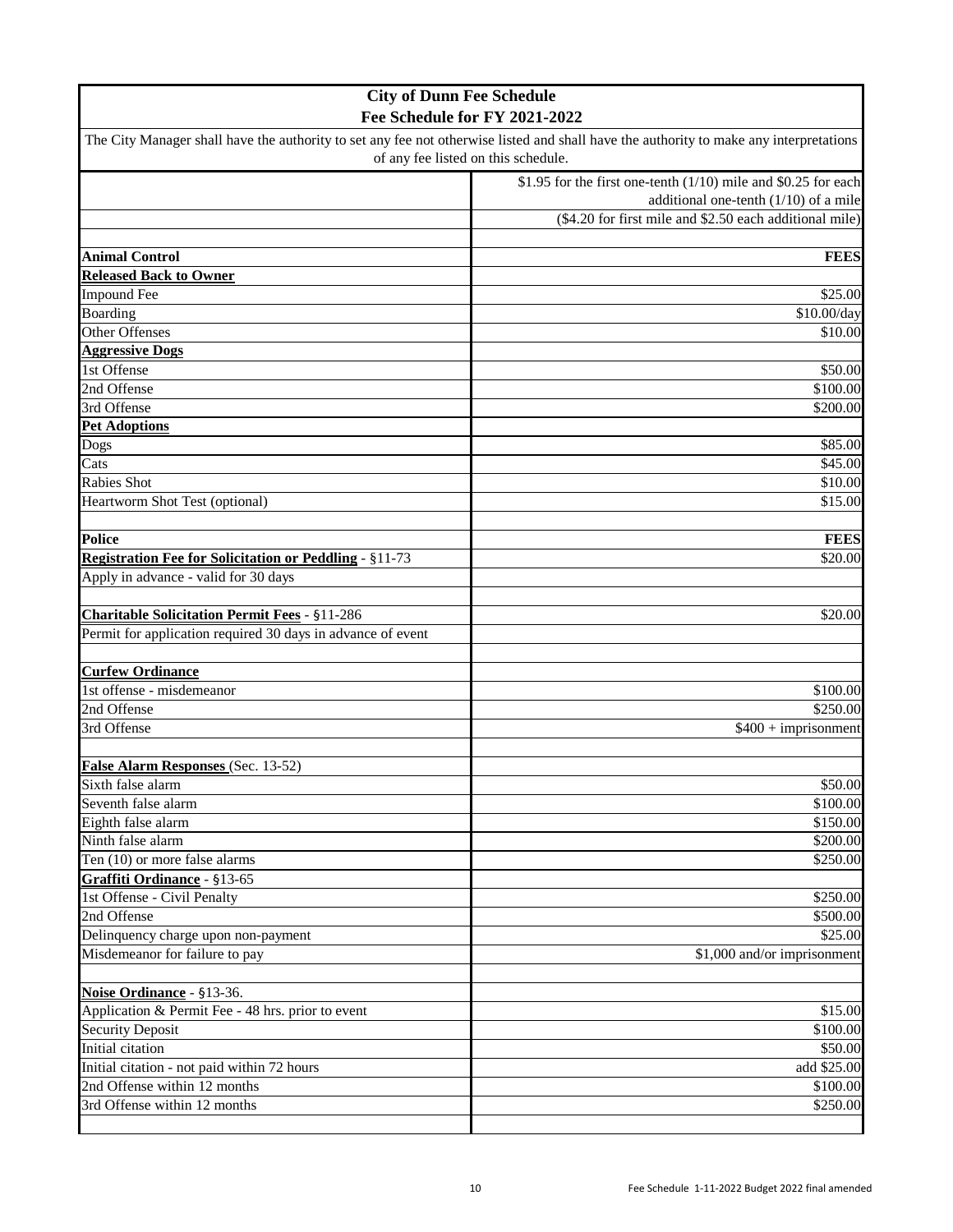| <b>City of Dunn Fee Schedule</b>                                 |                                                                                                                                        |
|------------------------------------------------------------------|----------------------------------------------------------------------------------------------------------------------------------------|
| Fee Schedule for FY 2021-2022                                    |                                                                                                                                        |
|                                                                  | The City Manager shall have the authority to set any fee not otherwise listed and shall have the authority to make any interpretations |
|                                                                  | of any fee listed on this schedule.                                                                                                    |
| Parade/Picket Line/Group Demonstration Permits-§14-3             | \$0.00                                                                                                                                 |
|                                                                  |                                                                                                                                        |
| <b>Parking Violations</b>                                        |                                                                                                                                        |
| <b>Overtime Parking</b>                                          | \$5.00                                                                                                                                 |
| Double parking                                                   | \$10.00                                                                                                                                |
| Parking in no Parking Zone                                       | \$10.00                                                                                                                                |
| Stopping, Standing or Parking within Intersection, on Crosswalk, |                                                                                                                                        |
| near Fire Hydrant, etc.                                          | \$10.00                                                                                                                                |
| Stopping in Street                                               | \$10.00                                                                                                                                |
| Parking in Fire Lane                                             | \$25.00                                                                                                                                |
| Parking in Loading Zone                                          | \$10.00                                                                                                                                |
| Obstructing passage of Public Conveyance or vehicle              | \$10.00                                                                                                                                |
| All Other Parking Violation                                      | \$10.00                                                                                                                                |
|                                                                  |                                                                                                                                        |
| Police Reports (per report)                                      | \$5.00                                                                                                                                 |
|                                                                  |                                                                                                                                        |
| <b>Tobacco Free Ordinance Violations</b>                         | \$50.00                                                                                                                                |
|                                                                  |                                                                                                                                        |
| Storage Fee - Impound Lot (fee assessed once vehicle released    |                                                                                                                                        |
| by courts)                                                       | \$20.00/day                                                                                                                            |
| <b>FINANCE DEPT.</b>                                             | <b>FEES</b>                                                                                                                            |
| <b>Returned Check Fee</b>                                        | \$25.00                                                                                                                                |
|                                                                  |                                                                                                                                        |
| <b>Garbage Pickup</b><br><b>Residential Garbage Rate</b>         | \$17.20 per month                                                                                                                      |
| <b>Residential Yard Waste Rate</b>                               | \$3.20 per month                                                                                                                       |
| <b>Curbside Recycling</b>                                        |                                                                                                                                        |
| Residential curbside pick-up (every other week)                  | \$3.85 per month                                                                                                                       |
| (billing is included with City of Dunn utility bill)             |                                                                                                                                        |
| <b>Bulk pickup per unit service fee</b>                          | \$5.00 per month                                                                                                                       |
| <b>Storm Water Fee</b>                                           |                                                                                                                                        |
| Non-Residential                                                  | $$10.00$ per month                                                                                                                     |
| Residential                                                      | \$3.50 per month                                                                                                                       |
|                                                                  |                                                                                                                                        |
| <b>Water/Sewer</b>                                               | <b>FEES</b>                                                                                                                            |
| After Hours Fee                                                  | \$45.00                                                                                                                                |
| Non-payment Administrative Fee                                   | \$35.00                                                                                                                                |
| Late Fee                                                         | 10% of outstanding bill                                                                                                                |
|                                                                  |                                                                                                                                        |
| <b>Water Rate Schedule</b>                                       |                                                                                                                                        |
| <b>Inside City Limits</b>                                        |                                                                                                                                        |
| Minimum 2,000                                                    | \$15.70 per month                                                                                                                      |
| 2,001 to 4,000 gallons                                           | \$4.80 per 1,000 per month                                                                                                             |
| 4,001 to 6,000 gallons                                           | \$4.90 per 1,000 per month                                                                                                             |
| 6,001 to 8,000 gallons                                           | \$4.95 per 1,000 per month                                                                                                             |
| $8,001 +$ gallons                                                | \$5.00 per 1,000 per month                                                                                                             |
| <b>Outside City Limits</b>                                       |                                                                                                                                        |
| Minimum 2,000                                                    | \$31.40 per month                                                                                                                      |
| $2,001$ to $4,000$ gallons                                       | \$9.60 per 1,000 per month                                                                                                             |
| 4,001 to 6,000 gallons                                           | \$9.80 per 1,000 per month                                                                                                             |
| 6,001 to 8,000 gallons                                           | \$9.90 per 1,000 per month                                                                                                             |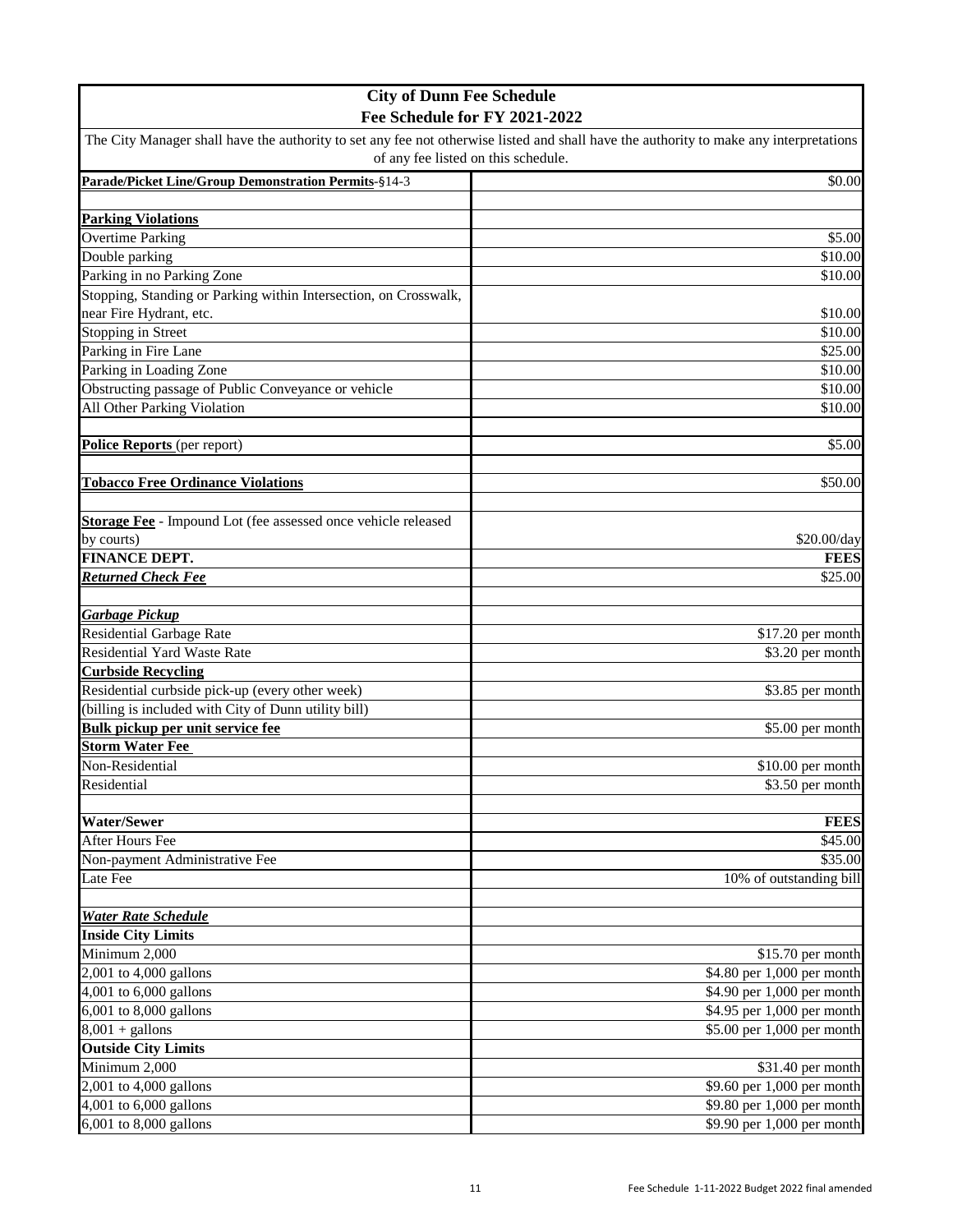| <b>City of Dunn Fee Schedule</b>                                                                                                       |                                                     |
|----------------------------------------------------------------------------------------------------------------------------------------|-----------------------------------------------------|
| Fee Schedule for FY 2021-2022                                                                                                          |                                                     |
| The City Manager shall have the authority to set any fee not otherwise listed and shall have the authority to make any interpretations |                                                     |
| of any fee listed on this schedule.                                                                                                    |                                                     |
| $8,001 +$ gallons                                                                                                                      | \$10.00 per 1,000 per month                         |
|                                                                                                                                        |                                                     |
| <b>Industrial Rate</b>                                                                                                                 |                                                     |
| <b>Inside City Limits</b>                                                                                                              |                                                     |
| Minimum 2,000                                                                                                                          | \$15.70 per month                                   |
| 2,001 to 4,000 gallons                                                                                                                 | \$4.80 per 1,000 per month                          |
| 4,001 to 6,000 gallons                                                                                                                 | \$4.90 per 1,000 per month                          |
| 6,001 to 8,000 gallons                                                                                                                 | \$4.95 per 1,000 per month                          |
| 8,001 to 500,000 gallons                                                                                                               | \$5.00 per 1,000 per month                          |
| $500,001 +$ gallons                                                                                                                    | \$2.90 per 1,000 per month                          |
| <b>Outside City Limits</b>                                                                                                             |                                                     |
| Minimum 2,000                                                                                                                          | \$31.40 per month                                   |
| 2,001 to 4,000 gallons                                                                                                                 | \$9.60 per 1,000 per month                          |
| 4,001 to 6,000 gallons                                                                                                                 | \$9.80 per 1,000 per month                          |
| 6,001 to 8,000 gallons                                                                                                                 | \$9.90 per 1,000 per month                          |
| 8,001 to 500,000 gallons                                                                                                               | \$10.00 per 1,000 per month                         |
| $500,001 + \text{gallons}$                                                                                                             | \$5.80 per 1,000 per month                          |
| <b>Government Bulk Rate</b>                                                                                                            |                                                     |
| W/O minimum GPD guaranteed in contract                                                                                                 | \$4.80 per 1,000 per month                          |
| Minimum gpd guaranteed in contract                                                                                                     | \$2.25 per 1,000 per month                          |
|                                                                                                                                        |                                                     |
| <b>Sewer Rates</b>                                                                                                                     |                                                     |
| <b>Inside City Limits</b>                                                                                                              | <b>Base Rate</b>                                    |
| 3/ <sub>4</sub> " meter                                                                                                                | \$15.40(BR+\$6.74/1,000) per month                  |
| $\overline{1}$ "                                                                                                                       | \$28.95(BR+\$6.74/1,000) per month                  |
| $1\frac{1}{2}$                                                                                                                         | \$47.20(BR+\$6.74/1,000) per month                  |
| 2"                                                                                                                                     | \$66.60(BR+\$6.74/1,000) per month                  |
| 3"                                                                                                                                     | \$175.00(BR+\$6.74/1,000) per month                 |
| 4"                                                                                                                                     | $$194.00(BR+$6.74/1,000)$ per month                 |
| 6"                                                                                                                                     | \$571.10(BR+\$6.74/1,000) per month                 |
| <b>Sewer Only Residential</b>                                                                                                          | \$50.00 per month                                   |
| Sewer Only Commercial (requires metered usage)                                                                                         | \$50.00(BR+\$6.74/1,000) per month                  |
| Large Industrial User-Applies to a large sanitary sewer service where the                                                              |                                                     |
| customer is billed monthly and discharges 1,000,000 gallons (minimum of                                                                |                                                     |
| three months out of a rolling 12 months to qualify for this rate) and where all                                                        |                                                     |
| wastewater is discharged into the sanitary sewer system at a single discharge                                                          |                                                     |
| point                                                                                                                                  | Base Rate (by meter size) + $$5.80/1,000$ per month |
| <b>Outside City Limits</b>                                                                                                             | <b>Base Rate</b>                                    |
| 3/ <sub>4</sub> " meter                                                                                                                | \$30.80 (BR+\$13.48/1,000) per month                |
| 1"                                                                                                                                     | \$57.90 (BR+\$13.48/1,000) per month                |
| $1\frac{1}{2}$                                                                                                                         | \$94.40 (BR+\$13.48/1,000) per month                |
| 2"                                                                                                                                     | \$133.20 (BR+\$13.48/1,000) per month               |
| 3"                                                                                                                                     | \$350.00 (BR+\$13.48/1,000) per month               |
| 4"                                                                                                                                     | \$388.00 (BR+\$13.48/1,000) per month               |
| 6"                                                                                                                                     | \$1142.20 (BR+\$13.48/1,000) per month              |
| Sewer Only Residential                                                                                                                 | \$100.00 per month                                  |
| Sewer Only Commercial (requires metered usage)                                                                                         | \$100.00 (BR+\$13.48/1,000) per month               |
|                                                                                                                                        |                                                     |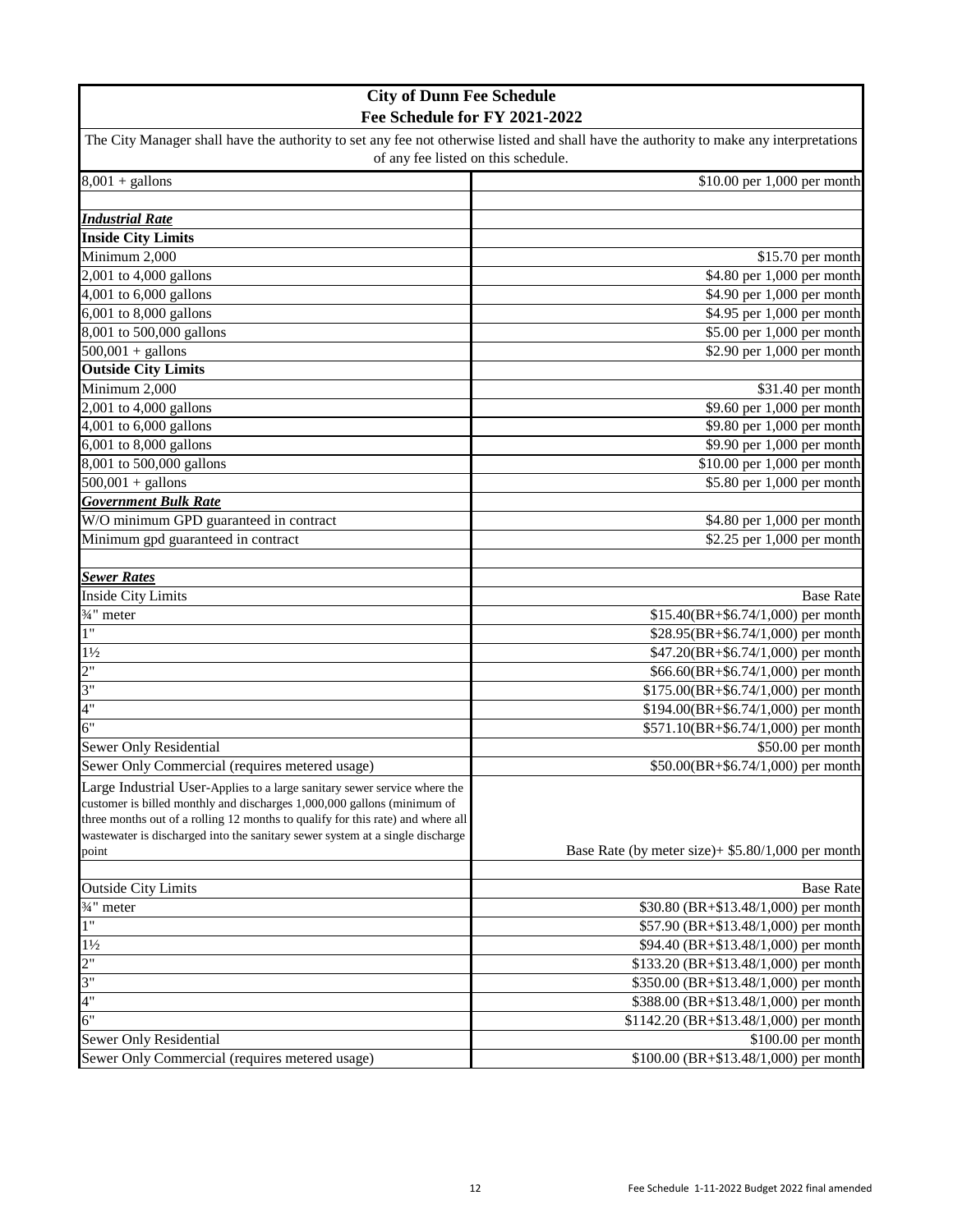| <b>City of Dunn Fee Schedule</b>                                                                                                                                              |                                                                        |
|-------------------------------------------------------------------------------------------------------------------------------------------------------------------------------|------------------------------------------------------------------------|
| Fee Schedule for FY 2021-2022                                                                                                                                                 |                                                                        |
| The City Manager shall have the authority to set any fee not otherwise listed and shall have the authority to make any interpretations<br>of any fee listed on this schedule. |                                                                        |
| Large Industrial User-Applies to a large sanitary sewer service where the                                                                                                     |                                                                        |
| customer is billed monthly and discharges 1,000,000 gallons (minimum of                                                                                                       |                                                                        |
| three months out of a rolling 12 months to qualify for this rate) and where all                                                                                               |                                                                        |
| wastewater is discharged into the sanitary sewer system at a single discharge                                                                                                 |                                                                        |
| point                                                                                                                                                                         | Base Rate (by meter size) + $$11.60/1,000$ per month                   |
| <b>Water &amp; Sewer Tap Fee Schedule</b>                                                                                                                                     |                                                                        |
| All Taps Deposit required. Deposit are 50% of tap cost as identified.                                                                                                         |                                                                        |
| All taps greater than 1" are cost plus time and material (Deposit                                                                                                             |                                                                        |
| Required) Deposits are 50% of tap cost.                                                                                                                                       | DEPOSIT REQUIRED                                                       |
| <b>Water Taps</b>                                                                                                                                                             |                                                                        |
| Tap Restoration (Same as new Tap)<br><b>In Town</b>                                                                                                                           | \$500.00                                                               |
|                                                                                                                                                                               |                                                                        |
| 3/4" Water Tap Fee                                                                                                                                                            | \$1,500.00                                                             |
| 1" Water Tap Fee                                                                                                                                                              | \$1,800.00                                                             |
| <b>Water Taps</b>                                                                                                                                                             |                                                                        |
| <b>Out of Town</b>                                                                                                                                                            |                                                                        |
| 3/4" Water Tap Fee                                                                                                                                                            | \$2,500.00                                                             |
| 1" Water Tap Fee                                                                                                                                                              | \$3,000.00                                                             |
| <b>Sewer Taps</b>                                                                                                                                                             |                                                                        |
| Tap Restoration (Same as new Tap)                                                                                                                                             | \$500                                                                  |
| $4"$ (Direct tap to main and not to exceed 6Ft in depth. Tap fee plus time $\&$                                                                                               |                                                                        |
| materials for core drilling or depths greater than 6Ft.)                                                                                                                      | \$1,400                                                                |
| 6" (Direct tap to main and not to exceed 6Ft in depth. Tap fee plus time                                                                                                      |                                                                        |
| and material for core drilling or depths greater than 6 Ft.)                                                                                                                  | \$1,600                                                                |
|                                                                                                                                                                               |                                                                        |
| <b>Transfer Fee</b>                                                                                                                                                           | \$25.00                                                                |
| <b>Temporary Landlord Connection</b>                                                                                                                                          | \$35.00                                                                |
| Water Sample Fee                                                                                                                                                              | \$50.00                                                                |
| Water Sample Fee - government bulk users                                                                                                                                      | \$25.00                                                                |
| <b>Water Meter Tampering Fee</b><br>Water cut-on/cut-off                                                                                                                      |                                                                        |
|                                                                                                                                                                               | \$50.00                                                                |
| Lock                                                                                                                                                                          | \$100.00                                                               |
| Breaking cut off valve                                                                                                                                                        | \$175.00                                                               |
| Damage to automated metering equipment (first occurrence)                                                                                                                     | \$150 per incident                                                     |
| Damage to automated metering equipment (continued                                                                                                                             |                                                                        |
| occurrences)                                                                                                                                                                  | \$325 per occurrence                                                   |
|                                                                                                                                                                               |                                                                        |
| <b>Meter Deposit Rates</b>                                                                                                                                                    |                                                                        |
| Homeowners                                                                                                                                                                    | \$60.00                                                                |
| <b>Rental Tenants</b>                                                                                                                                                         | \$100.00                                                               |
| Commercial Accounts                                                                                                                                                           | <b>Based on Meter Size</b>                                             |
|                                                                                                                                                                               | $3/4$ "-1 $1/2$ " = \$100, 2"= \$200, 3"= \$300, 4"= \$400, 6" = \$600 |
| Hydrant Meter (Deposit)                                                                                                                                                       | \$100.00                                                               |
| <b>Meter Read Request Rates</b>                                                                                                                                               |                                                                        |
| 2 Read Requests per Calendar year no charge                                                                                                                                   | \$0.00                                                                 |
| Additional Reads (if no error identified) cost per read                                                                                                                       | \$25.00                                                                |
|                                                                                                                                                                               |                                                                        |
| <b>Fireline Protection</b>                                                                                                                                                    |                                                                        |
| 2"                                                                                                                                                                            | $$12.00$ per month                                                     |
| 4"                                                                                                                                                                            | \$25.00 per month                                                      |
| 6"                                                                                                                                                                            | \$50.00 per month                                                      |
| 8"                                                                                                                                                                            | \$75.00 per month                                                      |